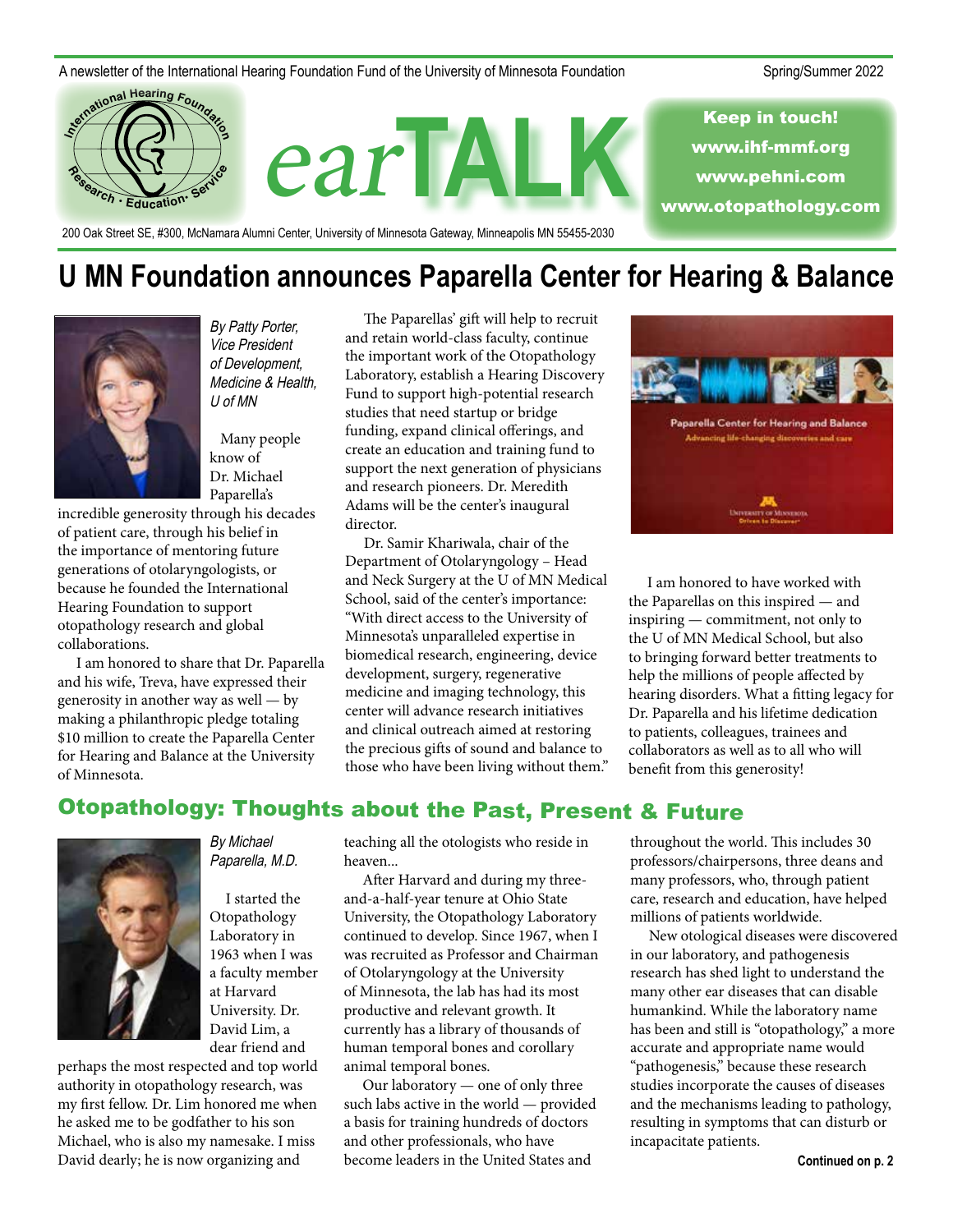# *Hear Ye, Hear Ye*

For the second year in row, I will start with, "We hope you have weathered the pandemics well as could be expected and our thoughts go out to those who have suffered." In 2020, when the covid crisis was at a peak, many of us were in lock-down and uncertain. 2021 brought additional challenges. The complete effects we still do not know, but there are many worrisome trends — mental health crises, education gaps and economic impacts. Now we add the Ukraine war to the picture and wonder about the outlook for us all.

While no part of the economy is left untouched, lower- and middle-income countries are worse affected because they have weak defenses against economic shocks and depend more on a few economic sectors, such as commodities and tourism. Hearing

loss still affects 10 percent of the world population. The International Hearing Foundation continues with its mission of research, service, and education, and it does a tremendous amount of good with an impact around the world trying to help solve this problem. The IHF also is continuing to support outreach in Central America and investigating how we can help in Ukraine.

The Otopath lab at the University is doing well as you may have read about from Patty Porter on the new Paparella Hearing and Balance Center at the University of Minnesota on page one of this newsletter.

Summer beckons! Please join us for the 29th Annual IHF Matt Blair Golf Tournament on Monday, Aug. 8, 2022. We hope to see you at this fun event. We look forward to your support now and in the future. Your contributions are needed and together we do really make a difference!

### **Otopathology: Thoughts ...**  *(continued from p. 1)*

To date, the Otopathology Laboratory has had a national and international reputation for translational research that benefits the diagnosis and treatment of patients. We now have arrived at a propitious point in time when the "otopath lab" will morph into and start the Paparella Hearing and Balance Center, which will include many other disciplines in research, education and patient care. We are pleased that Dr. Meredith Adams will provide

excellent leadership as director of the center. This multi-disciplinary approach will lead to much greater opportunities to provide innovative patient care, research and education.

I sincerely thank IHF executive director Treva, our board member and donors for helping us in the past, and I hope they will continue to assist as we witness the development of the Paparella Hearing and Balance Center as a center of national and international excellence.

The future has never been more exciting.



#### MISSION STATEMENT

The International Hearing Foundation — nonprofit, tax-exempt and funded solely through donations and fundraising events — has a three-fold mission: otological research, service and education — all areas of great need. Beneficiaries of these charitable endeavors are first local but also international. The IHF is an affiliate of the University of Minnesota Foundation.

Board of Directors: Joseph P. White, CPA, President; Jantze Haley,

Vice-President, Michael M. Paparella, M.D., Secretary and Treasurer; Treva Paparella, Executive Director. Board: Jerry Abbs, Meredith Adams, Tani and William F. Austin, Teri Austin, Brad Birnberg, Sebahattin Cureoglu, M.D., Frank Grovenstein, James D. Hainlen, Ph.D., Richard Kleber, CFM, Robert Margolis, Ph.D., Matthew Patterson, M.D., Elizabeth Payne, M.D., Bevan Yueh, M.D. IHF Event Director: Tim Miller. Medical/Research Advisory Board: Hamed Sajjadi, M.D., San Jose Ear and Sinus Center.

### From the Executive Director's Desk

 Greetings to our many friends and supporters of the International Hearing Foundation. As we enter our 37th year, IHF has gratefully benefited from the generous

IHF President Joseph (Joe)

White



IHF Executive Director Treva Paparella

giving of thousands of supporters.

COVID may have slowed us down a bit, but it didn't shut us down. For that we are very thankful. Research continues with the help of our newest lab staff member, Dr. Rafael Monsanto. You can read about him in IHF's latest Ear Talk on page three. We welcome him.

Over the years, IHF has been consistently fulfilling its mission in research, service and education. With the critical support from the IHF board and others, as well as several temporal bone research grants, we can continue the much-needed research surrounding ear diseases. The Otopathology Lab team works tirelessly in hopes of finding cures for Meniere's disease and otis-media, plus deafness and many other ear diseases that disable patients.

IHF's valuable support of several international missions continues. You can read about the Senegal, Africa mission under the direction of Dr. Malik Diop, a former IHF fellow on page four. His ongoing devotion to these humanitarian missions is admirable.

Dr. Robert Margolis has been instrumental in bringing Rotary and the IHF together to help support "Hearing for Humanity," which provides grants for audiologic services to places such as Cambodia, Vietnam, Mexico and Chile.

Because of you — our donors — we can continue the mission of IHF – research, service and education. IHF was founded to address needs related to hearing disorders and other all-too-common ear diseases. We are committed to carrying out this mission. We still need your help.

Thank you for the caring spirit that leads you to make life-changing contributions in support of the International Hearing Foundation.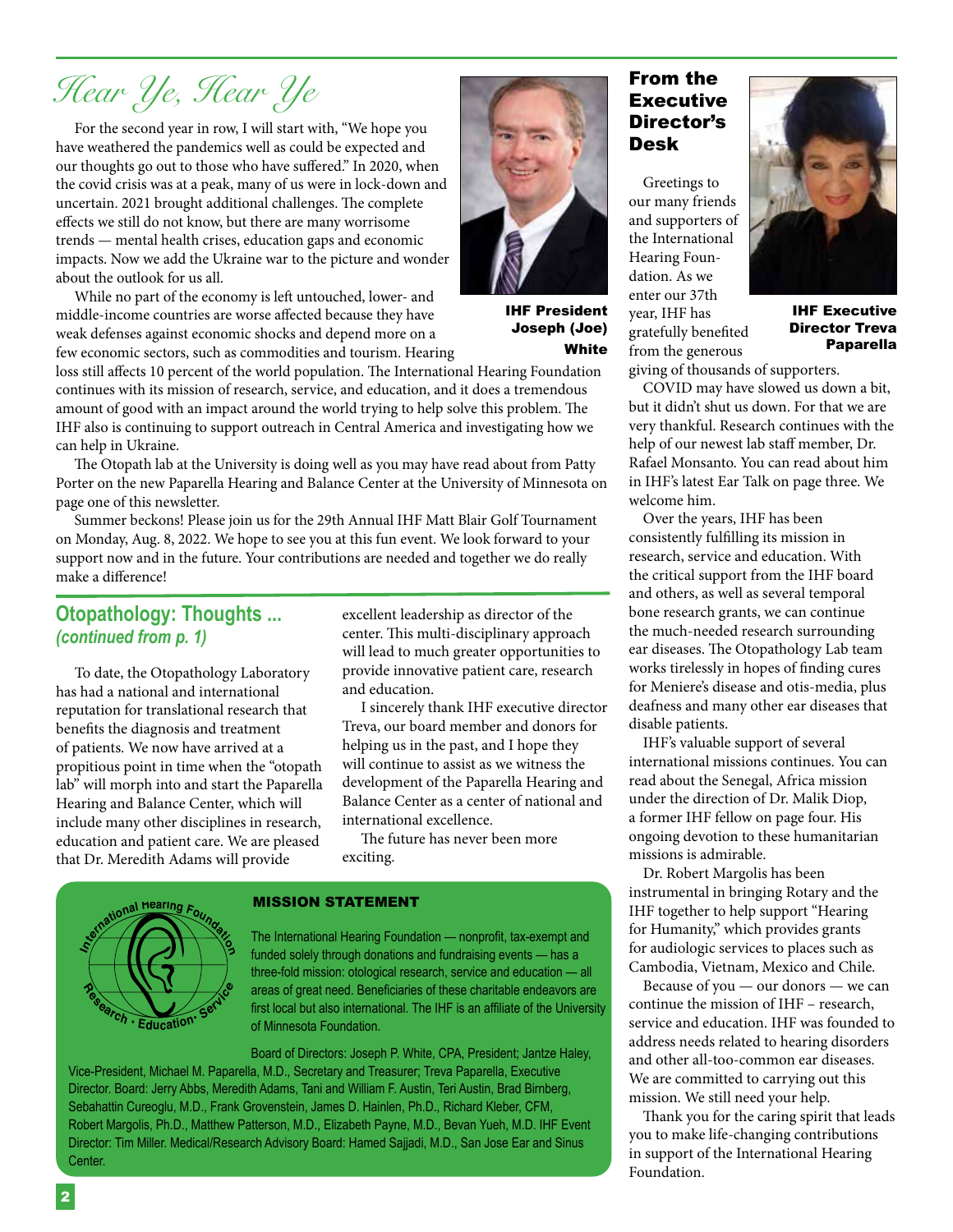# **Meet the new Otopath Lab Member: Rafael Monsanto**

### By Rafael Monsanto, M.D.

My history with the Otopathology Laboratory started seven years ago, when I had just finished my Otolaryngology residency training in Brazil. Through the residency program, otology was the area that fascinated me the most. The high complexity of the various structures that comprise the hearing and balance organs of the human body got me fascinated.

While trying to learn and understand more about these intricate systems, I would eventually cross with groundbreaking publications from the otopathology laboratory directed by Prof. Paparella, one of the most important ear surgeons in the world. Knowing that such an eminent surgeon was the main responsible for the publication of so many translational research that changed the way ear diseases are treated (and even cured!) got me very interesting in diving deeper into ear research. Encouraged by the strong trackrecord of teaching and publications from the lab, I decided to continue my studies in otology at the otopathology laboratory, under the mentorship of Dr. Paparella and Dr. Cureoglu.

The experience I had in my first period at the laboratory (2015-16) was life-changing. I learned more about the



Top, from left: Melisa Igdelioglu, Richard Har, Rafael Monsanto, Grace Song. Bottom, from left: Rafael, Michael Paparella, M.D.,, Sebahattin Cureoglu, M.D., Patricia Schachern (inset).

fascinating structure of the temporal bone by taking advantage of a laboratory that is unique in the world. I expanded my

understanding about the pathogenesis and pathophysiology of virtually all diseases

**Continued on p. 5**

## Congratulations to these award winners....

Doug Chieffe received the Paparella Clinical **Otological** Research Award for his published research, "Combined



infralaby-rinthine-infracochlear approach for placement of a novel auditory nerve implant." Doug is a now a PGY5 (chief) in the Otolaryngology – Head and Neck Surgery department at the U of MN. The International Hearing Foundation, along with Dr. and Mrs. Michael Paparella, congratulate Doug for his outstanding research. The Paparellas established

the award through the IHF in 1999 to recognize a resident's outstanding clinical research in the field of otology.

### This year's winner of the Eivind Hoff Award is Paul

**Escher,** now a resident at the University of Iowa, for his work, "Minimizing transfusion in sagittal craniosynostosis surgery: the Children's Hospital of Minnesota Protocol," "Malnutrition as a Risk Factor in Cleft Lip and Palate Surgery," and "Effects of PPAR-γ agonists on oral cancer cell lines: Potential horizons for chemopreventives and adjunctive therapies."

The Eivind Hoff Award recognizes medical students for their superior research and writing in the area of clinical or basic otology. Mrs. Eivind Hoff and the International Hearing Foundation congratulated Paul for his outstanding

research. Established by the IHF through the Minnesota Medical Foundation and now the U of MN Foundation, the award honors the memory of



Eivind O. Hoff, the first executive director of the Minnesota Medical Foundation. Hoff joined the foundation in 1959 and served the foundation for 27 years. Following retirement, he continued to work for nonprofit organizations. At the time of his death, he was associated with the International Hearing Foundation, which is the source of funding for the award.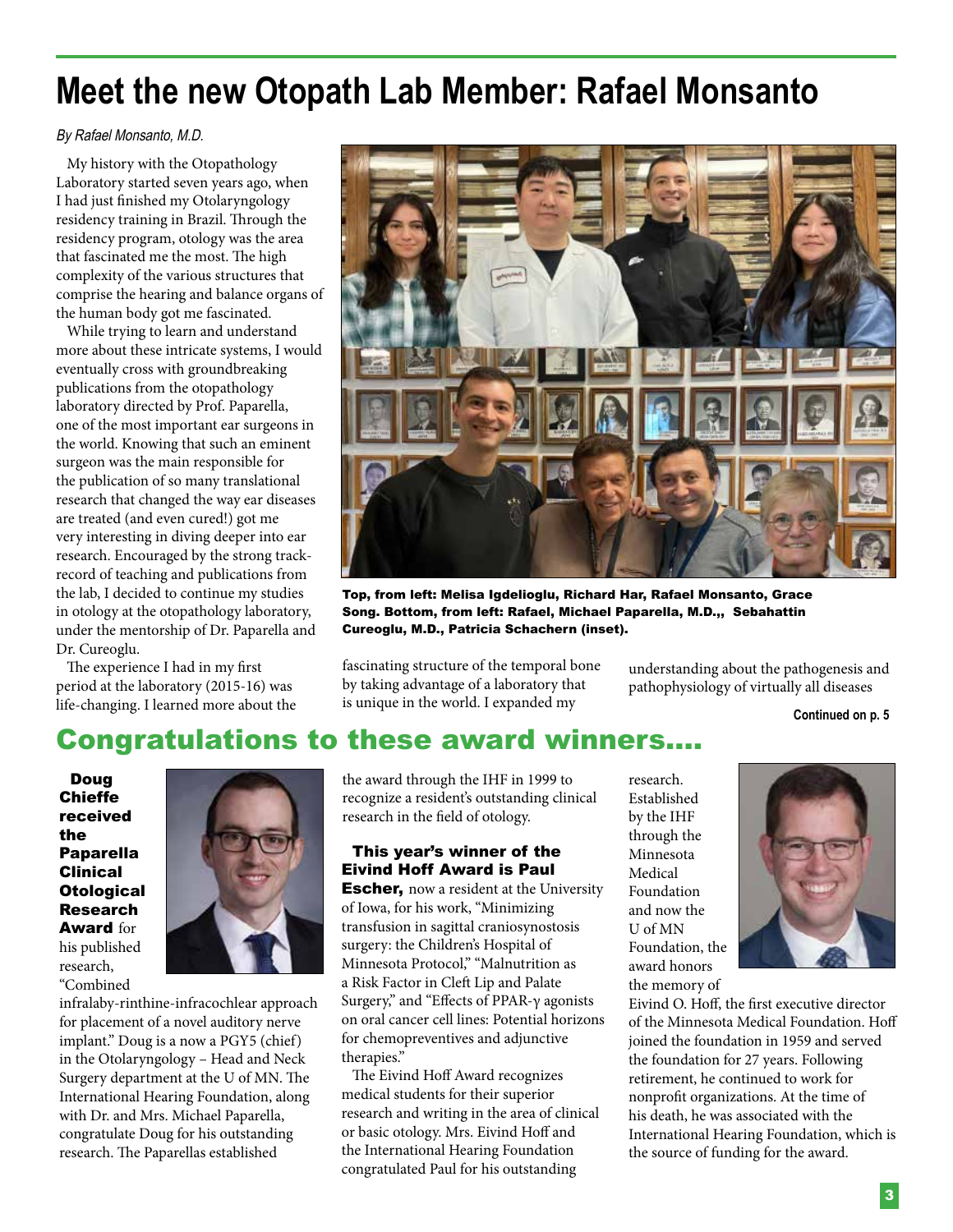## **IMTEC Center Serves Patients in Remote Areas with Limited Resources**

#### By Malick Diop, M.D.

I spent the year 1989 in Minneapolis under the mentorship of Dr. Michael Paparella. Like all the fellows coming from different countries and continents, I have strong memories and a deep gratitude towards this great man and all the members of the International Hearing Foundation. Besides the huge benefit of the training and experience that I received in Minneapolis, I developed a strong relationship with the IHF, thanks to Dr. Paparella and his wife, Treva, its executive director. In 1991 I started yearly humanitarian missions of ear surgery in Senegal, my home country, sponsored by the IHF and Rotary.

The first team was Drs. Neil Sperling and Jordan Stern. Then came Brazilian, Italian and other American doctors. Through this Africa project, dozens of African ENT doctors received training in difficult ear surgery and also hundreds of patients received huge benefits of great care. Encouraged by support for this project, I conducted the same missions in other African countries.

I am also supported by the Starkey Hearing Foundation, and the passionate assistance of Mr. Bill Austin and Mrs. Tani Austin, president and vice president, respectively. Since 2012, Senegal, like more than 100 countries, has hosted many campaigns of hearing rehabilitation. More than 5,000 adults and infants have benefitted from hearing aids. Similar campaigns have been conducted in Mauritania, Gambia, Guinea, Liberia, Ghana as well as Senegal, where all patients received the gift of hearing.

In April 2018, the Medical Center of Excellency hosted an institute for ear, head and neck diseases called IMTEC. The center serves patients in several specialties concerning head and neck, including ophtalmology, neurology, maxillofacial surgery, neurosurgery and otorhinolaryngology.

IMTEC was built and equipped with support of the Starkey Hearing Foundation. The inauguration took place under the authority of the Minister of Health and was attended by Bill and Tani Austin. Many members of the university medical school staff were present as well. Three goals are assigned to the center — to provide



Dr. Malick Diop (seated) and staff serving a patient at through IMTEC.

health care, professional training and humanitarian activity.

Over three days, the center organized a humanitarian campaign of hearing rehabilitation, with the contribution of collaborators of the Starkey Hearing Foundation from the United States, Europe and Africa. Because of this partnership, organized surgical missions in remote areas of Senegal have been made possible. Like many African and Asian countries, the population in these areas is facing a striking lack of medical resources, particularly for ENT doctors.

The concept of bringing care to those populations concerns equity and justice. As Bill Austin often says, "Alone we can't do much. Together we can change the world."

In practice, IMTEC operates in regional hospitals in the targeted areas. Selection of patients is made with the local ENT doctor, who is usually young and without great surgical experience, and a chief general surgeon of the hospital.

Before the arrival of the IMTEC team, composed of a senior and a junior ENT, the program is set up. Operating in two rooms, a process learned as a fellow under Dr. Paparella, the team can make the most of the limited time that is allocated by the chief surgeon of the hospital.

Some of the surgical indications that have been addressed at the regional hospital include ethmoidectomy, frontal sinus surgery, maxillary sinus surgery,

cleft lip and palate surgery, tonsils and adenoid surgery, thyroidectomy, total laryngectomy, thyreo-glosssal surgery, salivary glands surgery, and ear surgery (using portable surgical microscope and instruments provided by the Starkey Hearing Foundation). It is my belief that surgeons do not need a fancy environment to do a good job.

Other activities that have been made possible through IMTEC's partnership with the Starkey Hearing Foundation include consultation, surgery and training for the local staff and the junior ENT of the team. In addition, the IMTEC presence helps with raising funds and visibility for the receiving hospital. Teams give care to local populations and identify tougher cases requiring care in Dakar.

Some of the indirect benefits include restoration of the building before the mission, improving the reputation of the partner hospital, strengthening the reputation of IMTEC as well as the reputation of Senegal, when the mission is in areas close to surrounding countries.

As director of IMTEC, I feel proud and grateful to be a partner of the Starkey Hearing Foundation in this great model of humanitarian work. Outreach missions are an example of a simple, sustainable and scalable ways to support access to good quality care for countries with limited resources. The success of IMTEC's outreach can and should inspire other countries.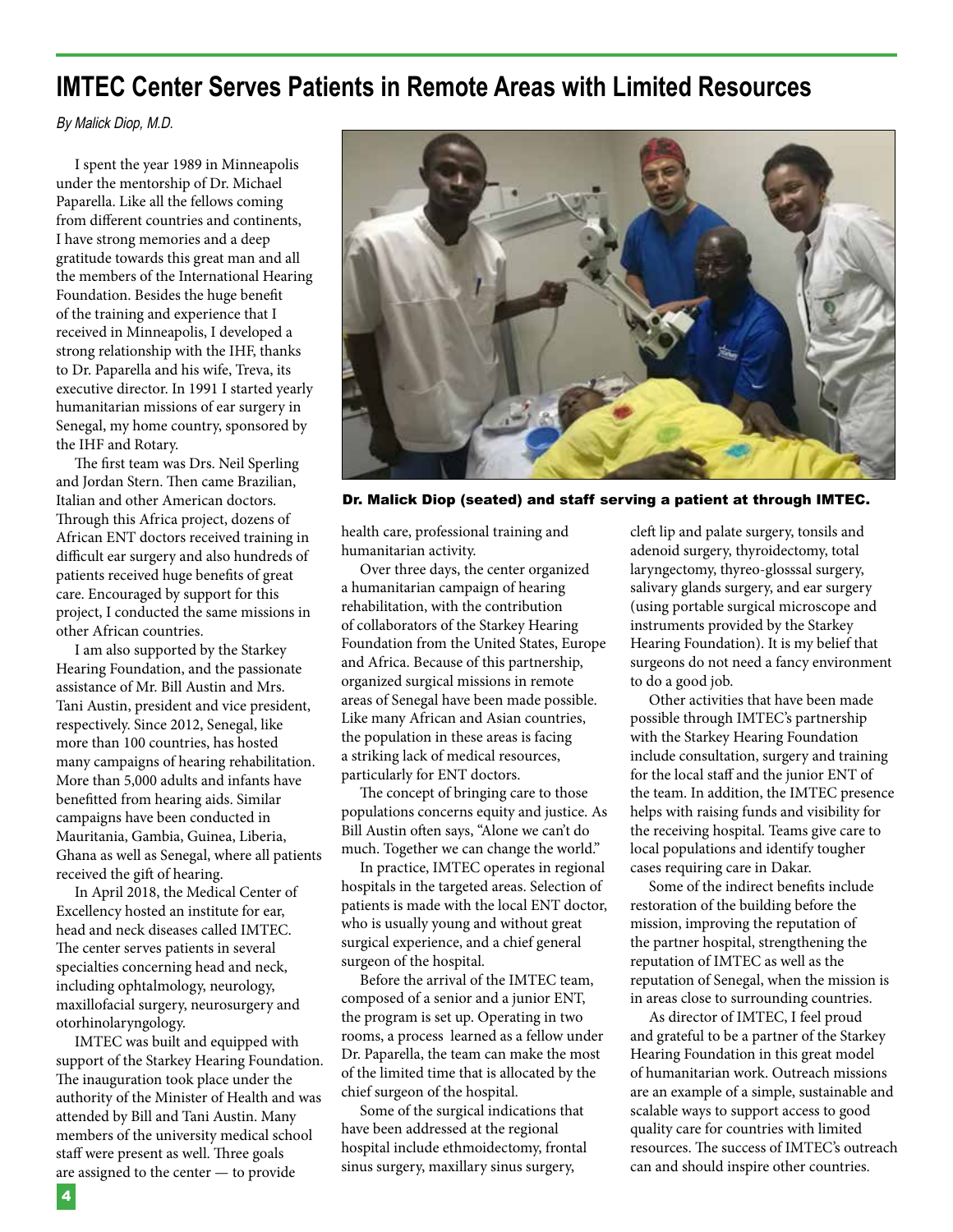# **Update on IHF service projects in Mexico and Chile**

There have been major changes to International Hearing Foundation projects in Mexico and Chile, with both projects refreshed and providing services to patients who otherwise have no access to hearing services.

### Navojoa, Sonora, Mexico

The IHF established a clinic in San Felipe, but it was forced to close due to several factors including the pandemic, loss of space, and relocation of our primary project partners.

After considering other locations in San Felipe, a decision was made to relocate the clinic to the state of Sonora where a colleague of project leaders including Bob Margolis and Jerry Yanz is providing hearing services to indigent people.

Dr. Ted Glattke, a retired audiology professor at the University of Arizona, has a home in the area and spends about half of every year providing services to low income residents. Dr. Glattke has trained physicians and technicians to provide hearing services in Hospital San José in Navojoa (center).

 In addition, professionals travel to small villages and provide hearing testing and hearing aids. With permission from the





Rotary Foundation, the equipment and remaining hearing aids were transferred from the San Felipe clinic to Hospital San José.

### Santiago, Chile

The clinic at the Instituto de la Sordera (School for the Deaf) has fully recovered

from the fire of December 2020 and is seeing patients again. The new equipment has been installed. Bob Margolis and Jerry Yanz have begun regular video calls with the staff to provide training and develop protocols.

An experienced hearing aid audiologist, Hortensia Goycoolea, who trained at the University of Minnesota with Margolis and Yanz, will provide training.

In 2022, new equipment was installed at the clinic, including an exam chair, microscope, audiometer, hearing aid analyzer, evoked potential system, and ear canal irrigator (photo, top).

## **New Otopath Lab Member: Rafael Monsanto**

**(***continued from p. 3)*

that affect the human ear in such a way I never thought it was possible. The whole laboratory research team, staff, fellows, and the directors were very welcoming and always available to discuss cases and share their knowledge. In only one year, I published seven scientific papers in the most important peer-reviewed journals of the world.

This incredible experience I had at the otopathology laboratory encouraged me to pursue an academic career. I became incredibly motivated to continue doing research on ear diseases in disorders, as despite the many advances in the area, there are still many knowledge gaps that only otopathology and temporal bone studies can fill. I then got into a graduate (doctorate) program, which was done part

in Brazil, part again at the otopathology laboratory. My Ph.D. thesis was very fruitful: it was elected the best thesis in the medical subject in Brazil and I was awarded with a golden medal by the Brazilian government (CAPES).

In 2020 I received a phone call from Dr. Michael Paparella inviting me to work at the Otopathology Laboratory. Now as a full-time staff member, I was extremely honored with the opportunity to come back to the laboratory that completely changed my professional life. I know I could put the knowledge I gathered through 18 years of medical training (10 of which into otolaryngology) to contribute even further with research that could benefit the millions of people who suffer from ear diseases and disorders. Dr. Paparella and his wife, Treva, are people that really inspired me to pursue this path and I could not be more thankful to them. Since I started working as a full-time staff in the lab 7 months ago, we already accomplished so much: we presented our research in one of the most prestigious meetings in the U.S. (Association for Research in Otolaryngology), we received funding from the Lions Foundation to purchase a state-of –the-art slide scanner, and we have been working on multiple grant proposals dedicated to expand our research to the next level. I am extremely excited to be part of the otopathology laboratory, which I am 100% will continue to prosper and continue to help millions of people who suffer from hearing and balance problems.